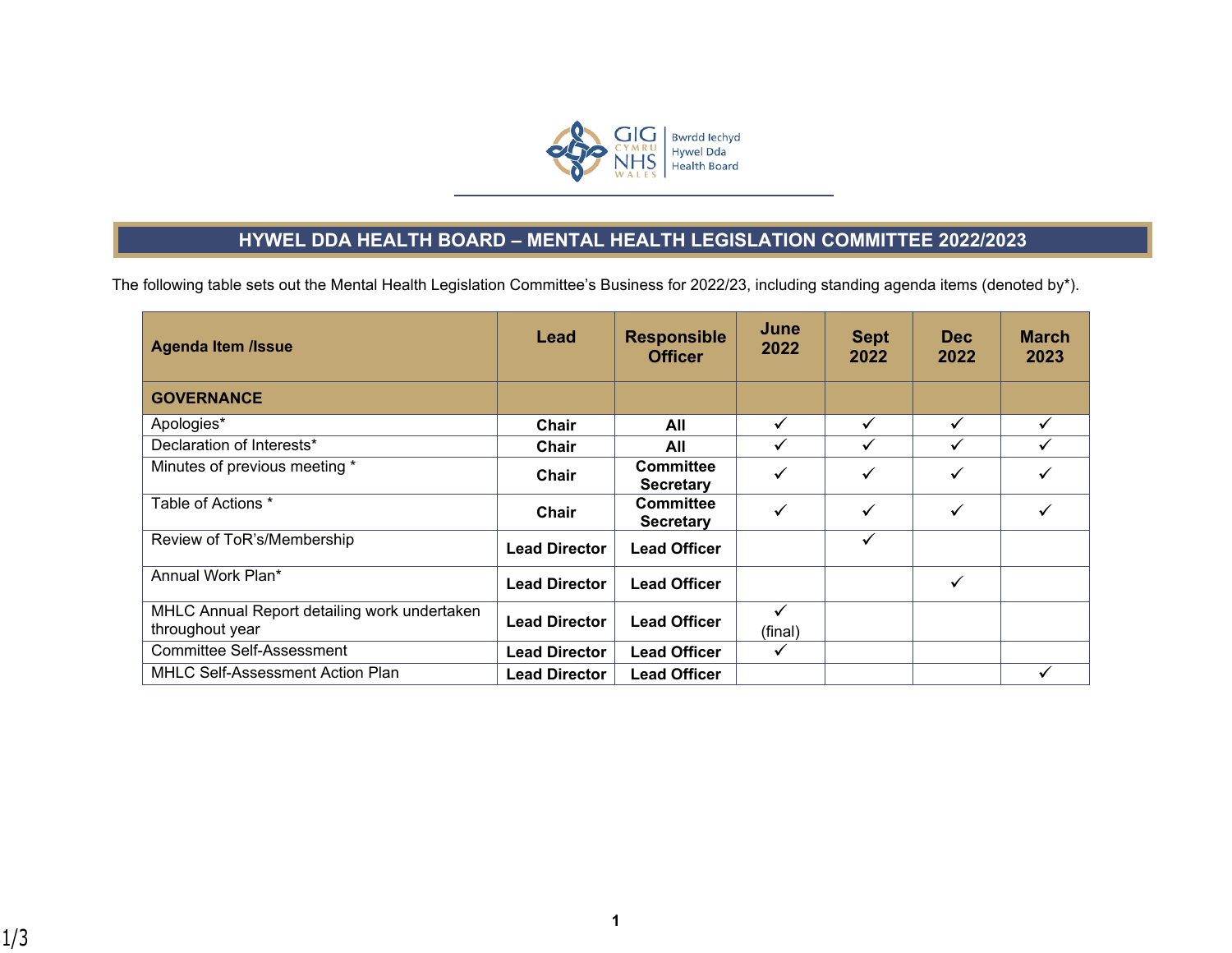| Presentation Good Practice/Patient Story*                                                                                                                                                                                                                                                                                                                                                                                                                                            | <b>Lead Director</b>             | <b>Lead Officer</b>                | $\checkmark$                         | ✓                                  | ✓                                  | ✓                                  | ✓                                  |
|--------------------------------------------------------------------------------------------------------------------------------------------------------------------------------------------------------------------------------------------------------------------------------------------------------------------------------------------------------------------------------------------------------------------------------------------------------------------------------------|----------------------------------|------------------------------------|--------------------------------------|------------------------------------|------------------------------------|------------------------------------|------------------------------------|
| <b>PERFORMANCE</b>                                                                                                                                                                                                                                                                                                                                                                                                                                                                   |                                  |                                    |                                      |                                    |                                    |                                    |                                    |
| Receive HIW MHA Inspection, Delivery Unit or<br>external scrutiny body reports, management<br>responses & approve associated action plans<br>where the actions relate to MH legislation only<br>(for monitoring by MHL Scrutiny Group)                                                                                                                                                                                                                                               | <b>Lead Officer</b>              | <b>Heads of</b><br><b>Services</b> | $\checkmark$<br>(when<br>received)   | $\checkmark$<br>(when<br>received) | $\checkmark$<br>(when<br>received) | $\checkmark$<br>(when<br>received) | ✓<br>(when<br>received)            |
| <b>ASSURANCE</b>                                                                                                                                                                                                                                                                                                                                                                                                                                                                     |                                  |                                    |                                      |                                    |                                    |                                    |                                    |
| Receive reports on identified matters of risk<br>relating to the compliance with MH legislation for<br>assurance that risks are being appropriately<br>mitigated                                                                                                                                                                                                                                                                                                                     | <b>Lead Officer</b>              | <b>Heads of</b><br><b>Services</b> | $\checkmark$<br>(when<br>identified) | ✓<br>(when<br>identified)          | ✓<br>(when<br>identified)          | ✓<br>(when<br>identified)          | ✓<br>(when<br>identified)          |
| Receive the Hywel Dda Mental Health<br>Partnership Annual Report from the Mental<br>Health Partnership Board                                                                                                                                                                                                                                                                                                                                                                         | <b>Lead Officer</b>              | <b>Lead Officer</b>                |                                      |                                    |                                    |                                    | $\checkmark$ (via<br>presentation) |
| This should include*:<br>- Assurance on implementation of HIW, DU &<br>other external scrutiny bodies Action Plans<br>- Review the MH& LD risk register bi-annually<br>- Receive update report from MHL Scrutiny<br>Group<br>- Consider issues of concern arising from the<br>Sub-Committee and group structure<br>- Assurance on compliance with MH Legislation<br>- Assurance on development & implementation<br>of policies & procedures<br>- Assurance on Out of Area Placements | <b>Lead Director</b>             | <b>Lead Officer</b>                | $\checkmark$                         | ✓                                  | ✓                                  | ✓                                  |                                    |
| Receive Hospital Manager's Power of Discharge<br>Committee Update Report & Minutes from<br>previous meeting. This report should ensure<br>compliance with the Code of Practice*                                                                                                                                                                                                                                                                                                      | <b>MHA Admin</b><br>Lead         | <b>MHA Admin</b><br>Lead           | $\checkmark$                         | ✓                                  | ✓                                  |                                    |                                    |
| <b>FOR INFORMATION</b>                                                                                                                                                                                                                                                                                                                                                                                                                                                               |                                  |                                    |                                      |                                    |                                    |                                    |                                    |
| Receive and review HIW MHA Annual Report                                                                                                                                                                                                                                                                                                                                                                                                                                             | <b>MH</b><br>Legislation<br>Lead | <b>MH</b><br>Legislation<br>Lead   |                                      | ✓                                  |                                    |                                    |                                    |
| Mental Health Law Briefings * (when applicable)                                                                                                                                                                                                                                                                                                                                                                                                                                      | <b>MH</b><br>Legislation<br>Lead | <b>MH</b><br>Legislation<br>Lead   | $\checkmark$                         | ✓                                  | ✓                                  | ✓                                  |                                    |